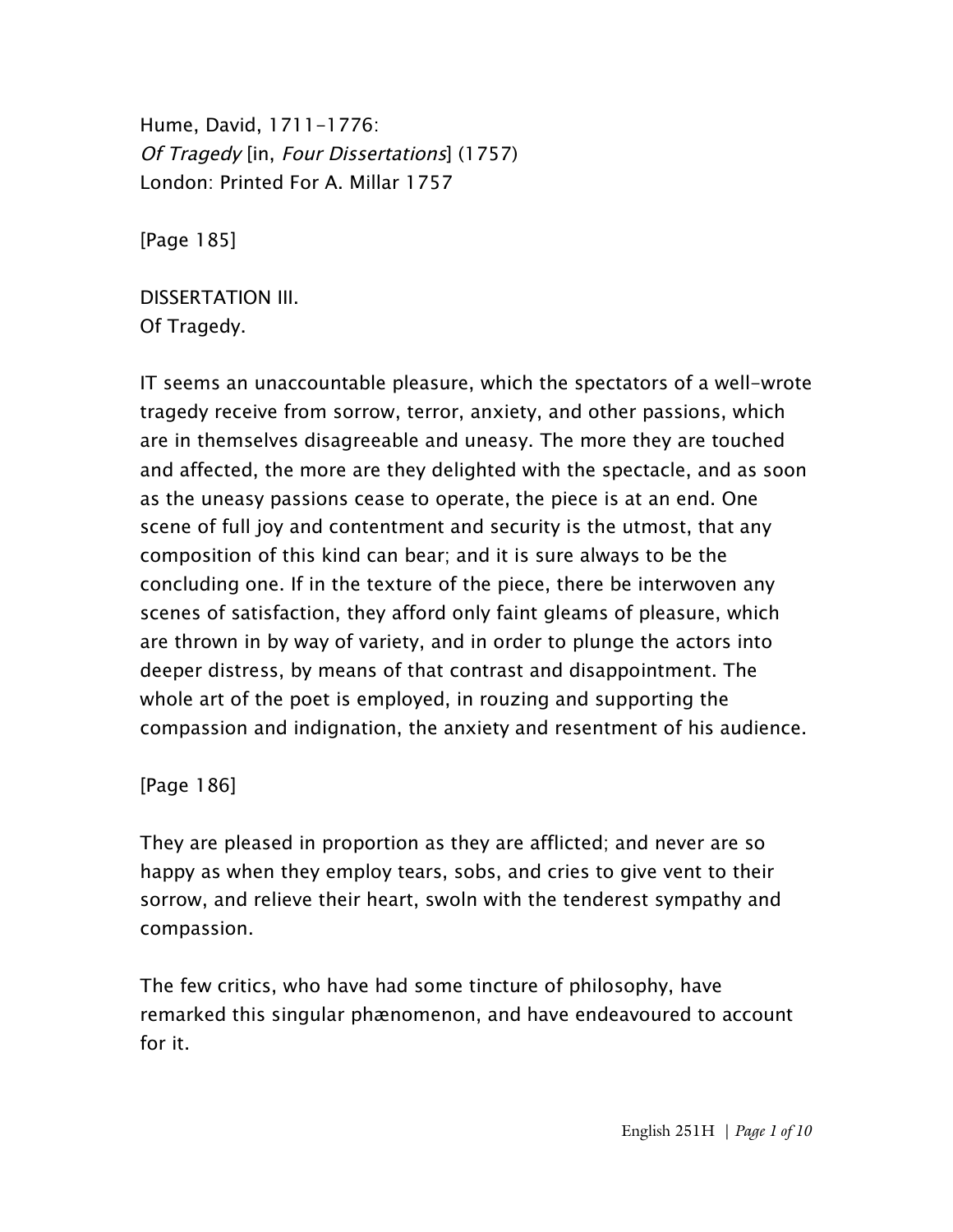L'abbe. Dubos, in his reflections on poetry and painting, asserts, that nothing is in general so disagreeable to the mind as the languid, listless state of indolence, into which it falls upon the removal of every passion and occupation. To get rid of this painful situation, it seeks every amusement and pursuit; business, gaming, shows, executions; whatever will rouze the passions, and take its attention from itself. No matter, what the passion is: Let it be disagreeable, afflicting, melancholy, disordered; it is still better, than that insipid languor, which arises from perfect tranquillity and repose.

## [Page 187]

It is impossible not to admit this account, as being, at least, in part satisfactory. You may observe, when there are several tables of gaming, that all the company run to those, where the deepest play is, even tho' they find not there the finest players. The view, or at least, imagination of high passions, arising from great loss or gain, affects the spectators by sympathy, gives them some touches of the same passions, and serves them for a momentary entertainment. It makes the time pass the easier with them, and is some relief to that oppression, under which men commonly labour, when left entirely to their own thoughts and meditations.

We find, that common lyars always magnify, in their narrations, all kinds of danger, pain, distress, sickness, deaths, murders, and cruelties; as well as joy, beauty, mirth, and magnificence. It is an absurd secret, which they have for pleasing their company, fixing their attention, and attaching them to such marvellous relations, by the passions and emotions, which they excite.

There is, however, a difficulty of applying to the present subject, in its full extent, this solution,

[Page 188]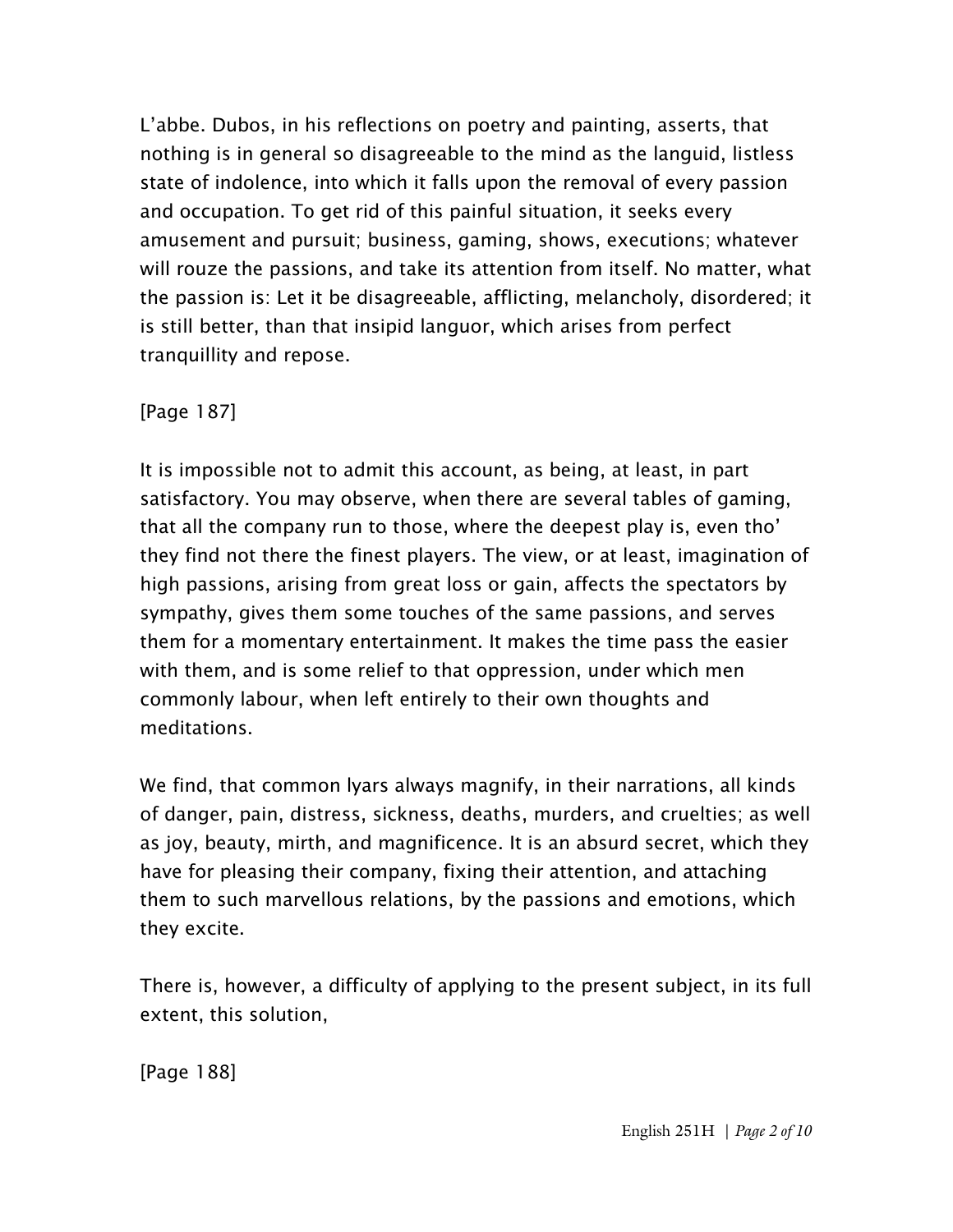however ingenious and satisfactory it may appear. It is certain, that the same object of distress which pleases in a tragedy, were it really set before us, would give the most unfeigned uneasiness tho' it be then the most effectual cure of languor and indolence. Monsieur Fontenelle seems to have been sensible of this difficulty; and accordingly attempts another solution of the phænomenon; at least, makes some addition to the theory abovementioned [Footnote: Reflexions sur la poetique.  $\zeta$  36.]. "Pleasure and pain," says he, "which are two sentiments so different in themselves, differ not so much in their cause. From the instance of tickling, it appears, that the movement of pleasure pushed a little too far, becomes pain; and that the movement of pain, a little moderated, becomes pleasure. Hence it proceeds, that there is such a thing as a sorrow, soft and agreeable: It is a pain weakened and diminished. The heart likes naturally to be moved and affected. Melancholy objects suit it, and even disastrous and sorrowful, provided they are softened by some circumstance. It is certain, that on the theatre the representation has almost the effect of reality;

## [Page 189]

but yet is has not altogether that effect. However we may be hurried away by the spectacle; whatever dominion the senses and imagination may usurp over the reason, there still lurks at the bottom a certain idea of falshood in the whole of what we see. This idea, tho' weak and disguised, suffices to diminish the pain which we suffer from the misfortunes of those whom we love, and to reduce that affliction to such a pitch as converts it into a pleasure. We weep for the misfortune of a hero, to whom we are attached: In the same instant we comfort our selves, by reflecting, that it is nothing but a fiction: And it is precisely, that mixture of sentiments, which composes an agreeable sorrow, and tears that delight us. But as that affliction, which is caused by exterior and sensible objects, is stronger than the consolation, which arises from an internal reflection, they are the effects and symptoms of sorrow, which ought to prevail in the composition."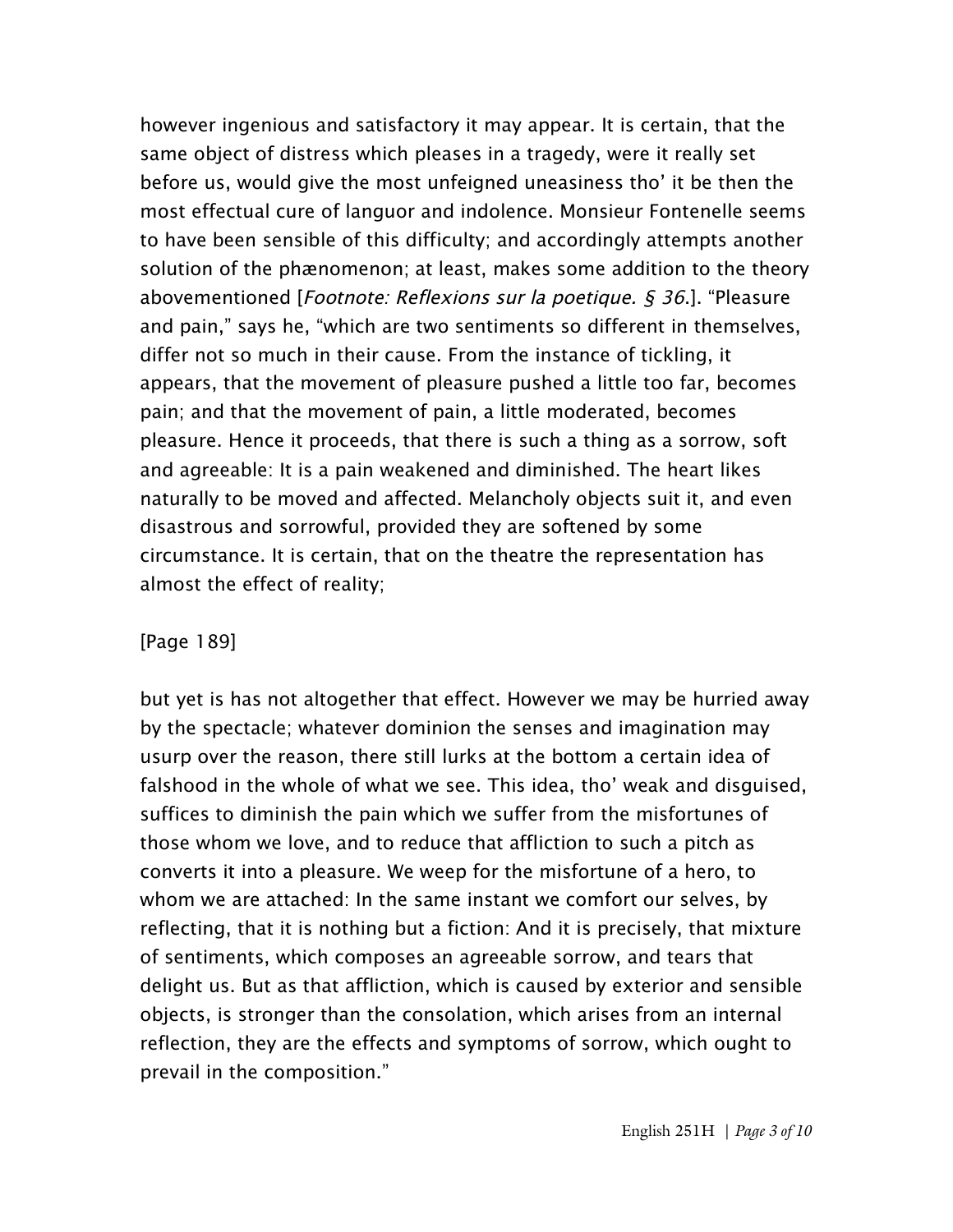This solution seems just and convincing; but perhaps it wants still some new addition, in order to make it answer fully the phænomenon,

## [Page 190]

which we here examine. All the passions, excited by eloquence, are agreeable in the highest degree, as well as those which are moved by painting and the theatre. The epilogues of Cicero are, on this account chiefly, the delight of every reader of taste; and it is difficult to read some of them without the deepest sympathy and sorrow. His merit as an orator, no doubt, depends much on his success in this particular. When he had raised tears in his judges and all his audience, they were then the most highly delighted, and expressed the greatest satisfaction with the pleader. The pathetic description of the butchery made by Verres of the Sicilian captains is a master-piece of this kind: But I believe none will affirm, that the being present at a melancholy scene of that nature would afford any entertainment. Neither is the sorrow here softened by fiction: For the audience were convinced of the reality of every circumstance. What is it then, which in this case raises a pleasure from the bosom of uneasiness, so to speak; and a pleasure, which still retains all the features and outward symptoms of distress and sorrow?

I answer: This extraordinary effect proceeds from that very eloquence, with which the

[Page 191]

melancholy scene is represented. The genius required to paint objects in a lively manner, the art employed in collecting all the pathetic circumstances, the judgment displayed in disposing them; the exercise, I say, of these noble talents, along with the force of expression, and beauty of oratorial numbers, diffuse the highest satisfaction on the audience, and excite the most delightful movements. By this means, the uneasiness of the melancholy passions is not only overpowered and effaced by something stronger of an opposite kind; but the whole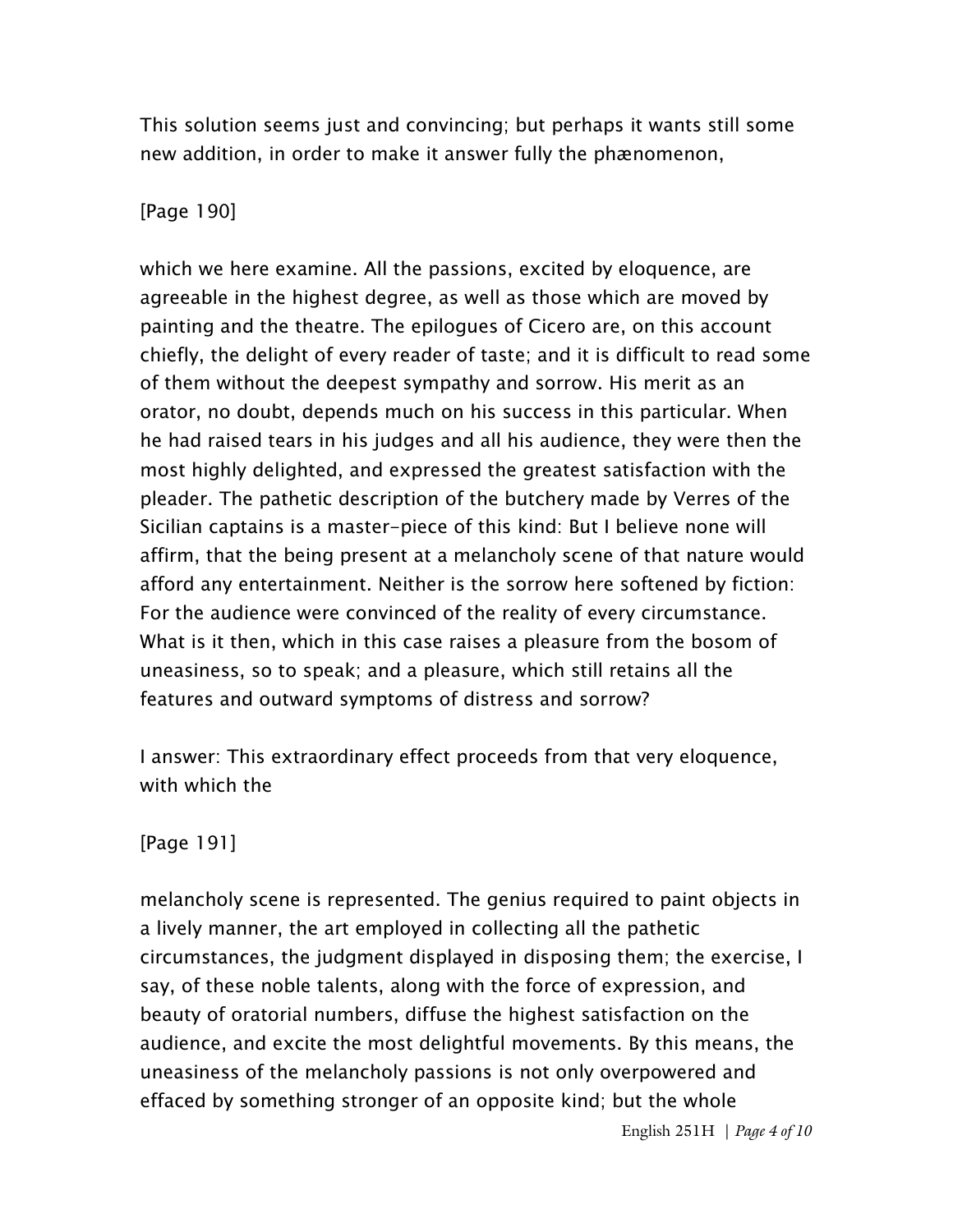movement of those passions is converted into pleasure, and swells the delight, which the eloquence raises in us. The same force of oratory, employed on an uninteresting subject, would not please half so much, or rather would appear altogether ridiculous; and the mind, being left in absolute calmness and indifference, would relish none of those beauties of imagination or expression, which, if joined to passion, give it such exquisite entertainment. The impulse or vehemence, arising from sorrow, compassion, indignation, receives a new direction from the sentiments of beauty. The latter, being the predominant emotions, seize the whole mind, and convert the former into themselves, or at least, tincture

## [Page 192]

them so strongly as totally to alter their nature: And the soul, being, at the same time, rouzed by passion, and charmed by eloquence, feels on the whole a strong movement, which is altogether delightful.

The same principle takes place in tragedy; along with this addition, that tragedy is an imitation, and imitation is always of itself agreeable. This circumstance serves still farther to smooth the motions of passion, and convert the whole feeling into one uniform and strong enjoyment. Objects of the greatest terror and distress please in painting, and please more than the most beautiful objects, that appear calm and indifferent. [Footnote: Painters make no scruple of representing distress and sorrow as well as any other passion: But they seem not to dwell so much on these melancholy affections as the poets, who, tho' they copy every emotion of the human breast, yet pass very quickly over the agreeable sentiments. A painter represents only one instant; and if that be passionate enough, it is sure to affect and delight the spectator: But nothing can furnish to the poet <sup>a</sup> variety of scenes and incidents and sentiments, except distress, terror, or anxiety. Compleat joy and satisfaction is attended with security, and leaves no farther room for action.] The affection, rouzing the mind, excites a large stock of spirit and vehemence; which is all transformed into pleasure by the force of the prevailing movement. It is thus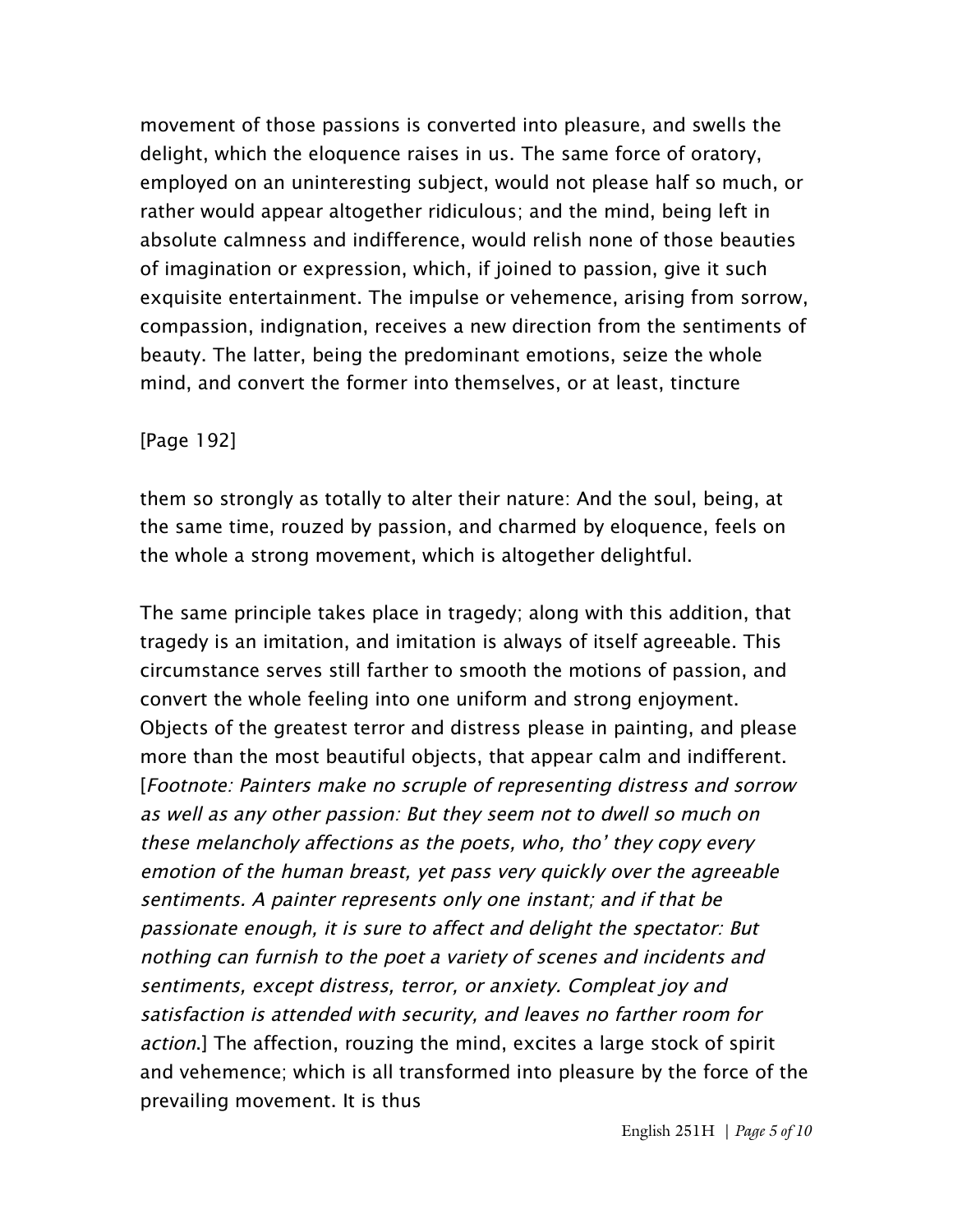[Page 193]

the fiction of tragedy softens the passion, by an infusion of a new feeling, not merely by weakening or diminishing the sorrow. You may by degrees weaken a real sorrow, till it totally disappears; yet in none of its gradations will it ever give pleasure; except, perhaps, by accident, to a man sunk under lethargic indolence, whom it rouzes from that languid state.

To confirm this theory, it will be sufficient to produce other instances, where the subordinate movement is converted into the predominant, and gives force to it, tho' of a different, and even sometimes tho' of a contrary nature.

Novelty naturally excites the mind and attracts our attention; and the movements, which it causes, are always converted into any passion, belonging to the object, and join their force to it. Whether an event excites joy or sorrow, pride or shame, anger or goodwill, it is sure to produce a stronger affection, when new and unusual. And tho' novelty, of itself, be agreeable, it enforces the painful, as well as agreeable passions.

[Page 194]

Had you any intention to move a person extremely by the narration of any event, the best method of encreasing its effect would be artfully to delay informing him of it, and first excite his curiosity and impatience before you let him into the secret. This is the artifice, practiced by Iago in the famous scene of Shakespeare; and every spectator is sensible, that Othello's jealousy acquires additional force from his preceding impatience, and that the subordinate passion is here readily transformed into the predominant.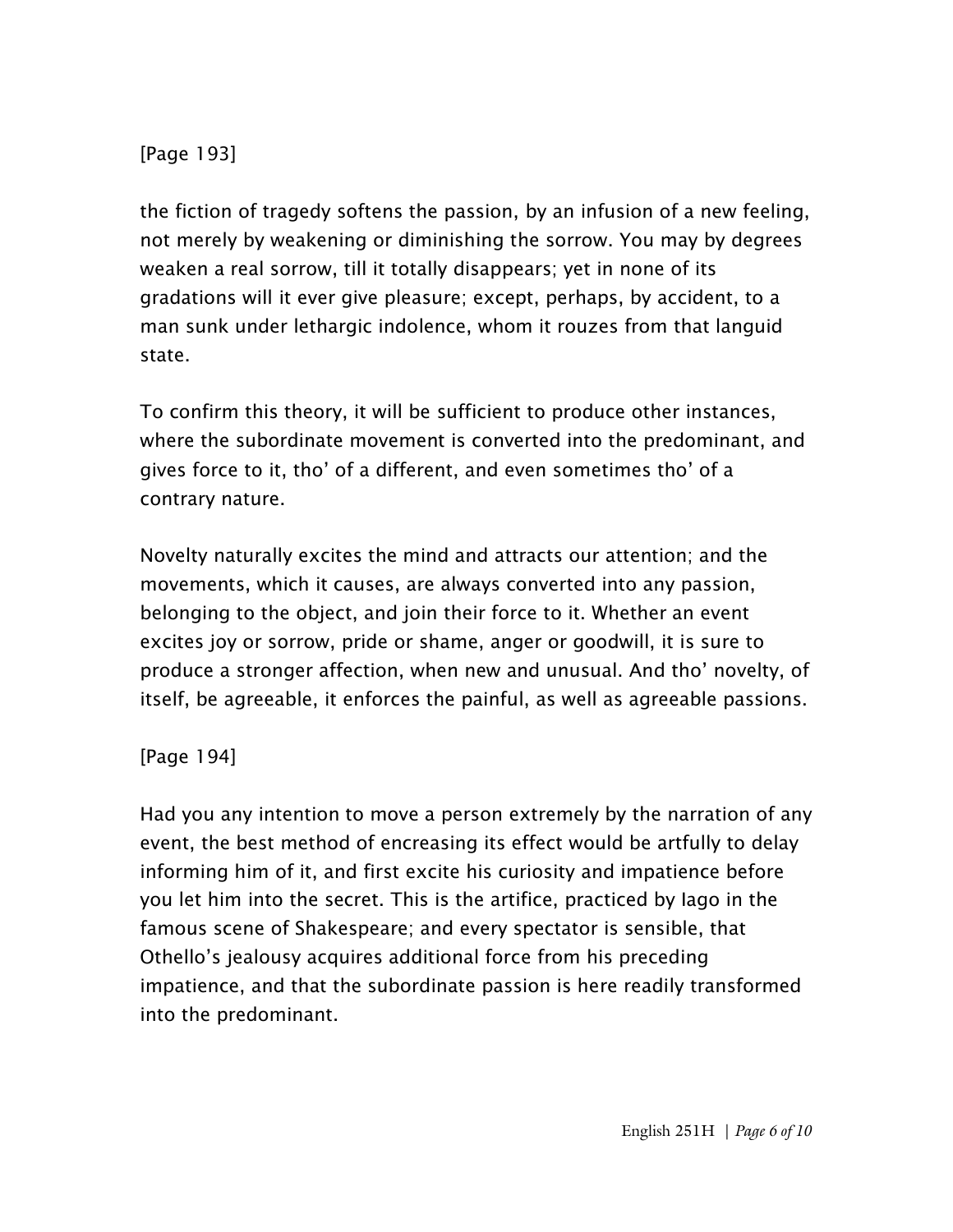Difficulties encrease passions of every kind; and by rouzing our attention, and exciting our active powers, they produce an emotion, which nourishes the prevailing affection.

Parents commonly love that child most, whose sickly infirm frame of body has occasioned them the greatest pains, trouble, and anxiety in rearing him. The agreeable sentiment of affection here acquires force from sentiments of uneasiness.

[Page 195]

Nothing endears so much a friend as sorrow for his death. The pleasure of his company has not so powerful an influence.

Jealousy is a painful passion, yet without some share of it, the agreeable affection of love has difficulty to subsist in its full force and violence. Absence is also a great source of complaint amongst lovers, and gives them the greatest uneasiness: Yet nothing is more favorable to their mutual passion than short intervals of that kind. And if long intervals be pernicious, it is only because, thro' time, men are accustomed to them, and they cease to give uneasiness. Jealousy and absence in love compose the dolce piccante of the Italians, which they suppose so essential to all pleasure.

There is a fine observation of the elder Pliny, which illustrates the principle here insisted on. It is very remarkable, says he, that the last works of celebrated artists, which they left imperfect, are always the most prized, such as the Iris of Aristides, the Tyndarides of Nicomachus, the Medea of Timomachus, and the Venus of Apelles. These are valued even above their finished productions: The broken lineaments

[Page 196]

of the piece and the half formed idea of the painter are carefully studied; and our very grief for that curious hand, which had been stoped by death,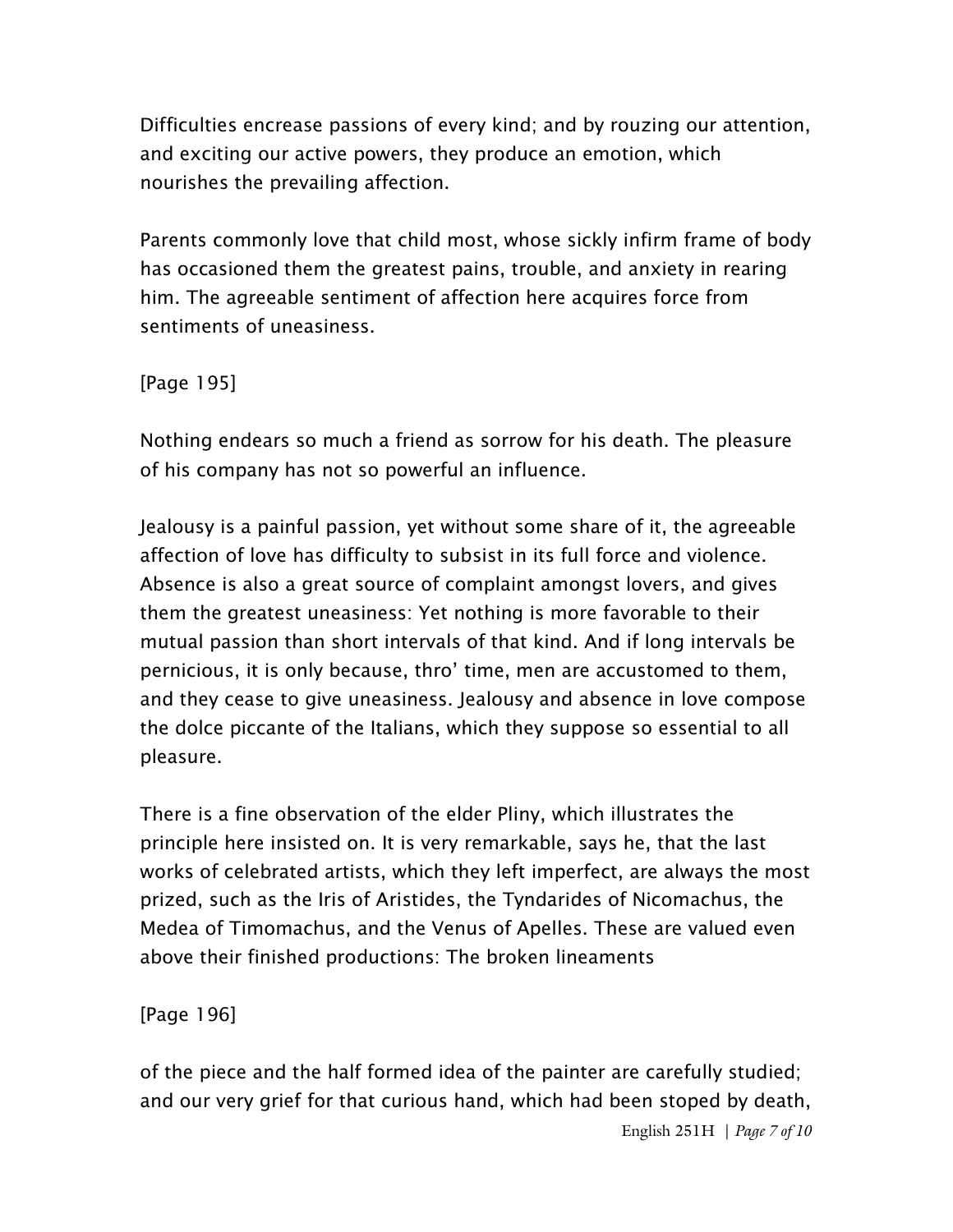is an additional encrease to our pleasure. [Footnote: Illud vero perquam rarum ac memoria dignum, etiam suprema opera artificum, imperfectasque tabulas, sicut, Irin Aristidis, Tyndaridas Nicomachi, Medeam Timomachi, & quam diximus Venerem Apellis, in majori admiratione esse quam perfecta. Quippe in iis lineamenta reliqua, ipsaque cogitationes artificum spectantur atque in lenocinio commendationis dolor left manus, cum id ageret, extinctæ, lib. xxxv. c. 11.] These instances (and many more might be collected) are sufficient to afford us some insight into the analogy of nature, and to show us, that the pleasure, which poets, orators, and musicians give us, by exciting grief, sorrow, indignation, compassion, is not so extraordinary nor paradoxical, as it may at first sight appear. The force of imagination, the energy of expression, the power of numbers, the charms of imitation; all these are naturally, of themselves, delightful to the mind; and when the object presented lays also hold of some affection, the pleasure still rises upon us, by the conversion of this subordinate movement, into that which is predominant. The passion, tho', perhaps, naturally, and when excited by the simple appearance

[Page 197]

of a real object, it may be painful; yet is so smoothed, and softened, and mollified, when raised by the finer arts, that it affords the highest entertainment.

To confirm this reasoning, we may observe, that if the movements of the imagination be not predominant above those of the passion, a contrary effect follows; and the former, being now subordinate, is converted into the latter, and still farther encreases the pain and affliction of the sufferer.

Who could ever think of it as a good expedient for comforting an afflicted parent, to exaggerate, with all the force of oratory, the irreparable loss, which he has met with by the death of a favorite child? The more power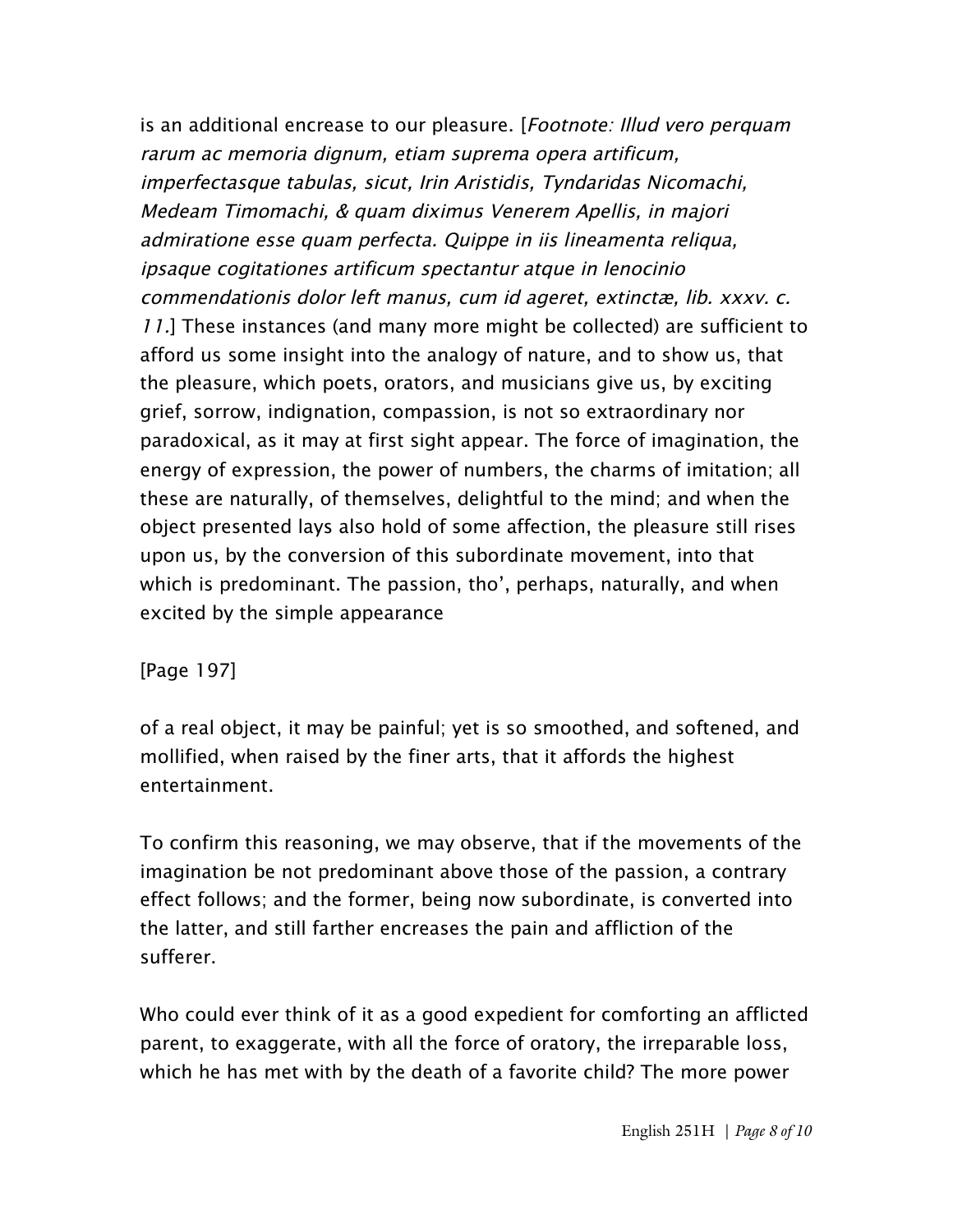of imagination and expression you here employ, the more you encrease his despair and affliction.

The shame, confusion, and terror of Verres, no doubt, rose in proportion to the noble eloquence and vehemence of Cicero: So also did his pain and uneasiness. These former passions were too strong for the pleasure arising from the beauties of elocution; and operated,

[Page 198]

tho' from the same principle, yet in a contrary manner, to the sympathy, compassion, and indignation of the audience.

Lord Clarendon, when he approaches the catastrophe of the royal party, supposes, that his narration must then become infinitely disagreeable; and he hurries over the King's death, without giving us one circumstance of it. He considers it as too horrid a scene to be contemplated with any satisfaction, or even without the utmost pain and aversion. He himself, as well as the readers of that age, were too deeply interested in the events, and felt a pain from subjects, which an historian and a reader of another age would regard as the most pathetic and most interesting, and by consequence, the most agreeable.

An action, represented in tragedy, may be too bloody and atrocious. It may excite such movements of horror as will not soften into pleasure; and the greatest energy of expression bestowed on descriptions of that nature serves only to augment our uneasiness. Such is that action represented in the ambitious Stepmother, where a venerable old man, raised to the height

[Page 199]

of fury and despair, rushes against a pillar, and striking his head upon it, besmears it all over with mingled brains and gore. The English theatre abounds too much with such images.